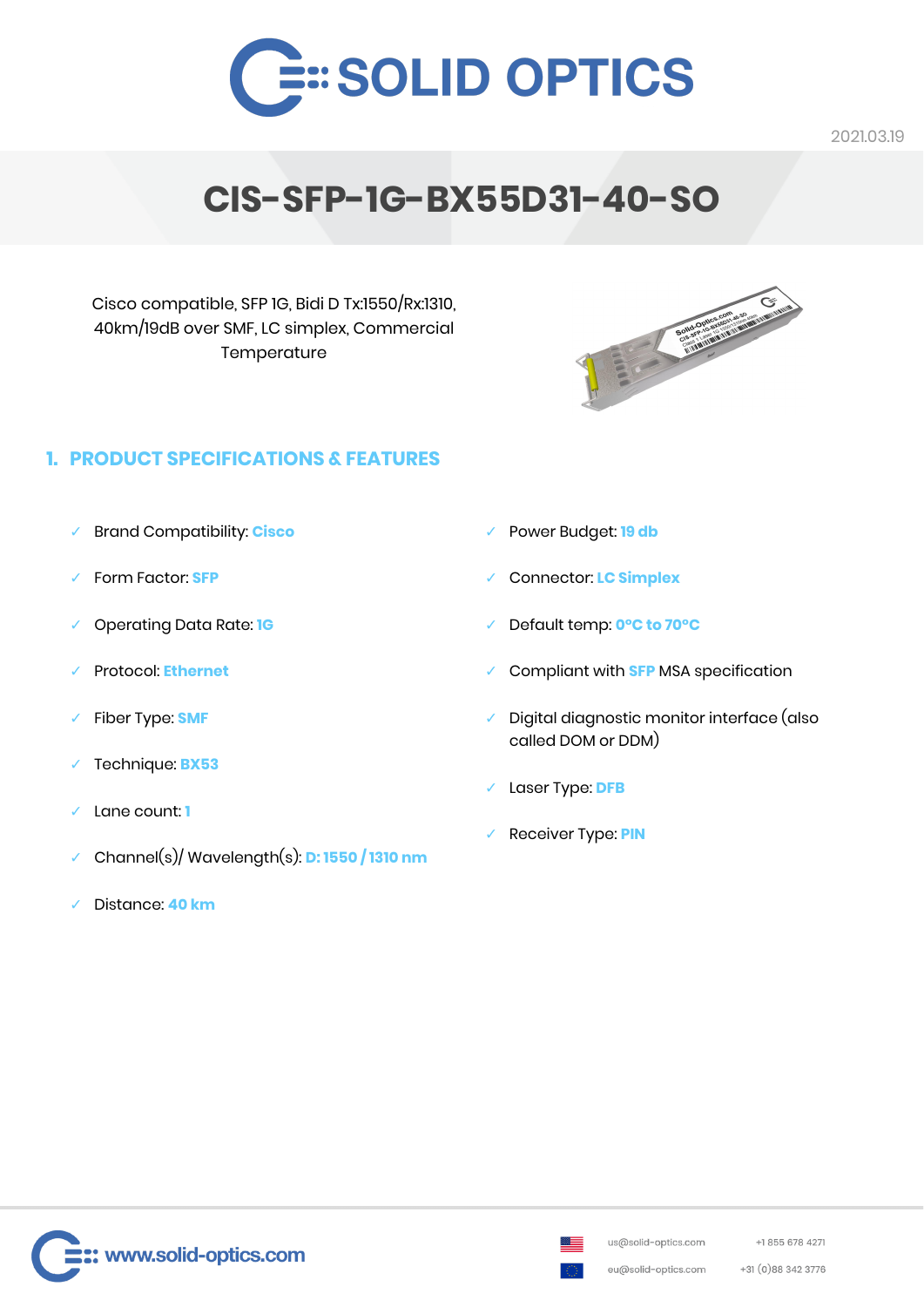## **2. ABSOLUTE CHARACTERISTICS**

| <b>PARAMETERS</b>            | <b>SYMBOLS</b> | MIN.   | TYP.                            | MAX.           | <b>UNIT</b>  |
|------------------------------|----------------|--------|---------------------------------|----------------|--------------|
| <b>SIGNAL INPUT VOLTAGE</b>  | Vin            | $-0.3$ | $\hspace{0.1mm}-\hspace{0.1mm}$ | $Vcc+0.3$      | V            |
| <b>POWER SUPPLY VOLTAGE</b>  | <b>Vcc</b>     | $-0.5$ | $\hspace{0.1mm}-\hspace{0.1mm}$ | $\overline{4}$ | V            |
| <b>OPERATING TEMPERATURE</b> | Tcase          | 0      | $\overline{\phantom{m}}$        | 70             | $^{\circ}$ C |
| <b>STORAGE TEMPERATURE</b>   | Ts             | $-40$  | $\hspace{0.1mm}-\hspace{0.1mm}$ | 85             | $^{\circ}$ C |

## **3. ELECTRICAL CONDITIONS**

| <b>PARAMETERS</b>     | <b>SYMBOLS</b> | MIN.                            | TYP.                            | MAX. | <b>UNIT</b>    |
|-----------------------|----------------|---------------------------------|---------------------------------|------|----------------|
| <b>SUPPLY CURRENT</b> | Icc            | $\hspace{0.1mm}-\hspace{0.1mm}$ | $\hspace{0.1mm}-\hspace{0.1mm}$ | 280  | m <sub>A</sub> |
| <b>SUPPLY VOLTAGE</b> | Vcc            | 3.13                            | 3.3                             | 3.47 |                |

# **4. OPTICAL CHARACTERISTICS**

#### RECEIVER

| <b>PARAMETERS</b>                | <b>SYMBOLS</b> | MIN.                     | TYP.                     | MAX.                     | <b>UNIT</b>     |
|----------------------------------|----------------|--------------------------|--------------------------|--------------------------|-----------------|
| <b>OPTICAL WAVELENGTH</b>        | $\lambda C$    | 1260                     | 1310                     | 1360                     | nm              |
| <b>LOS HYSTERESIS</b>            | LOSH           | 0.5                      | $\overline{2}$           | 6                        | dB              |
| <b>LOS ASSERT</b>                | LOSA           | $-38$                    | $\overline{\phantom{m}}$ | $\qquad \qquad -$        | dBm             |
| <b>LOS DE-ASSERT</b>             | <b>LOSD</b>    | $\overline{\phantom{m}}$ | $\overline{\phantom{a}}$ | $-27$                    | dBm             |
| <b>RECEIVER MAX, SENSITIVITY</b> | Pmin           | $\overline{\phantom{a}}$ | $\overline{\phantom{a}}$ | $-24$                    | d <sub>Bm</sub> |
| <b>DAMAGE THRESHOLD</b>          | Pmax           | $-3$                     | $\overline{\phantom{m}}$ | $\overline{\phantom{m}}$ | dBm             |
| <b>OPTICAL RETURN LOSS</b>       | <b>ORL</b>     | $\qquad \qquad -$        | $\qquad \qquad -$        | $\qquad \qquad -$        | dB              |



+31 (0) 88 342 3776

eu@solid-optics.com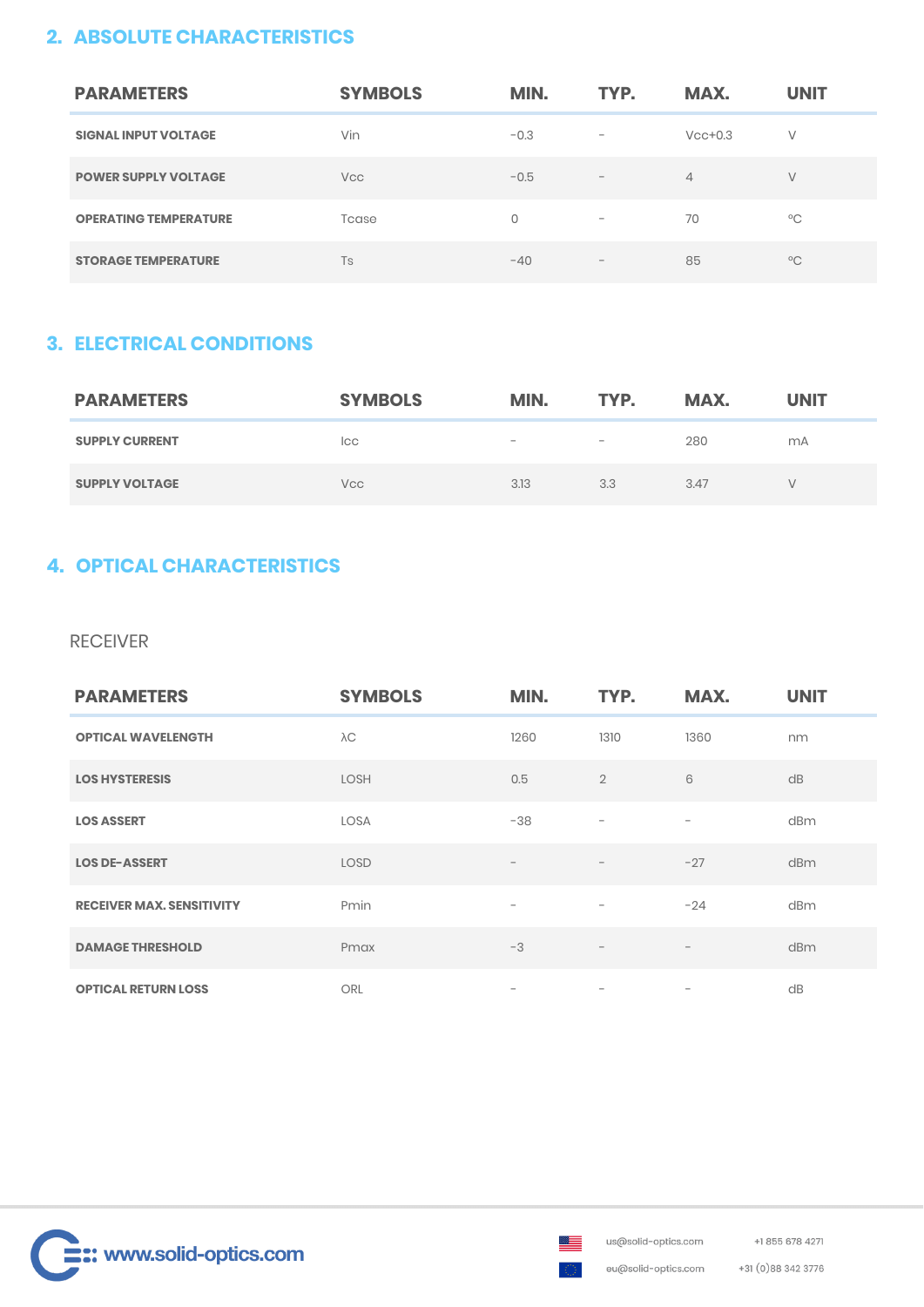### **TRANSCEIVER**

| <b>PARAMETERS</b>                  | <b>SYMBOLS</b> | MIN.              | TYP.                            | MAX.                         | <b>UNIT</b> |
|------------------------------------|----------------|-------------------|---------------------------------|------------------------------|-------------|
| <b>OPTICAL WAVELENGTH</b>          | $\lambda C$    | 1540              | 1550                            | 1560                         | nm          |
| <b>OPTICAL EXTINCTION RATIO</b>    | ER             | 9                 | $\hspace{0.1mm}-\hspace{0.1mm}$ | $-$                          | dB          |
| <b>SIDE MODE SUPPRESSION RATIO</b> | <b>SMSR</b>    | 30                | $\qquad \qquad -$               | $\qquad \qquad \blacksquare$ | dB          |
| <b>SPECTRAL WIDTH</b>              | Δλ             | $\qquad \qquad -$ | $\overline{\phantom{a}}$        |                              | nm          |
| <b>OPTICAL TRANSMIT POWER</b>      | Pout           | -5                | $\qquad \qquad -$               | 0                            | dBm         |

## **5. DOM PARAMETERS**

| <b>PARAMETERS</b>                                               | MIN.                     | TYP.                     | MAX.            | <b>UNIT</b>  |
|-----------------------------------------------------------------|--------------------------|--------------------------|-----------------|--------------|
| <b>RECEIVE POWER MONITOR ACCURACY</b>                           | $-2$                     | $\overline{\phantom{a}}$ | $\overline{2}$  | dB           |
| <b>TRANSMIT POWER MONITOR</b>                                   | $-2$                     | $\overline{\phantom{a}}$ | $\mathfrak{D}$  | dB           |
| <b>LASER BIAS CURRENT MONITOR ACCURACY -10</b>                  |                          | $\qquad \qquad -$        | 10 <sup>1</sup> | $\%$         |
| <b>TRANSCEIVER TEMPERATURE MONITOR</b><br><b>ACCURACY</b>       | $-5$                     | $\qquad \qquad -$        | 5               | $^{\circ}$ C |
| <b>INTERNALLY MEASURED TRANSCEIVER</b><br><b>SUPPLY VOLTAGE</b> | $\overline{\phantom{a}}$ | $\qquad \qquad$          | 3               | $\%$         |



+31 (0) 88 342 3776